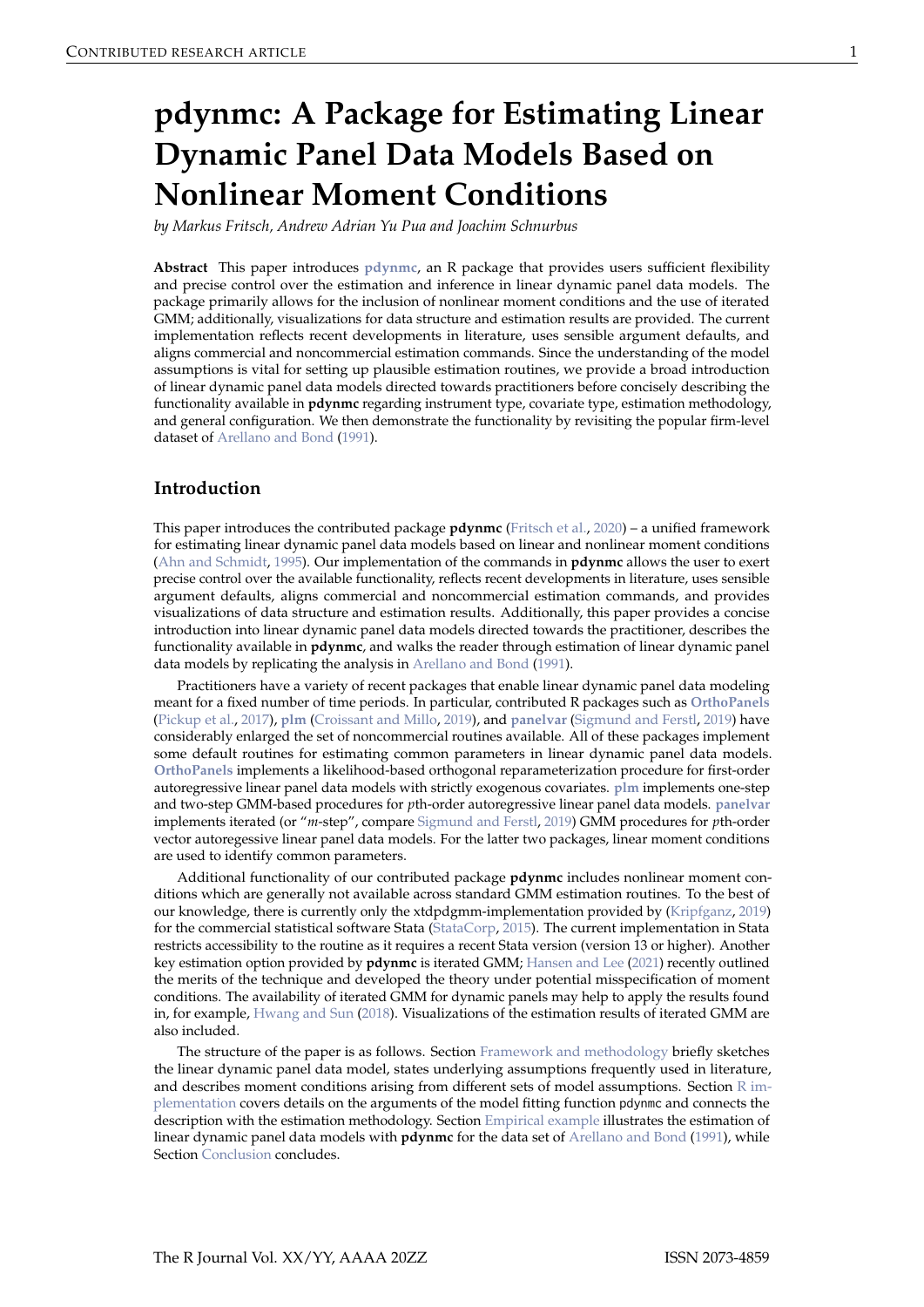## <span id="page-1-4"></span>**Framework and methodology**

Linear dynamic panel data models account for dynamics and unobserved individual-specific heterogeneity. Due to the presence of lagged dependent variables, applying ordinary least squares including individual-specific dummy variables is inconsistent (see, e.g., [Hsiao,](#page-12-5) [2014\)](#page-12-5). A suitable alternative for obtaining parameter estimates of linear dynamic panel data models is deriving moment conditions (or population orthogonality conditions) from the model assumptions. The moment conditions may be linear [\(Anderson and Hsiao,](#page-11-3) [1982;](#page-11-3) [Holtz-Eakin et al.,](#page-12-6) [1988;](#page-12-6) [Arellano and Bover,](#page-11-4) [1995\)](#page-11-4) or nonlinear [\(Ahn and Schmidt,](#page-11-1) [1995\)](#page-11-1) in parameters and determine the natural instruments available for estimation. Usually, the number of moment conditions exceeds the number of parameters and moment conditions need to be aggregated appropriately. This can be achieved by the generalized method of moments (GMM), where weighted linear combinations of moment conditions are employed to obtain parameter estimates.

Theoretical results and evidence from Monte Carlo simulations in literature suggest that incorporating nonlinear (quadratic) moment conditions proposed by [Ahn and Schmidt](#page-11-1) [\(1995\)](#page-11-1) is valuable for identification: For example, when the lag parameter exhibits high persistence, linear moment conditions fail to identify the model parameters, while quadratic moment conditions can still provide identification [\(Bun and Kleibergen,](#page-11-5) [2021;](#page-11-5) [Bun and Sarafidis,](#page-11-6) [2015;](#page-11-6) [Gørgens et al.,](#page-12-7) [2019;](#page-12-7) [Pua et al.,](#page-12-8) [2019a](#page-12-8)[,b\)](#page-12-9). Note that the quadratic moment conditions are immediate by-products of imposing standard assumptions, which are the basis of the [Arellano and Bond](#page-11-0) [\(1991\)](#page-11-0) estimator – the most popular default routine in dynamic panel data estimation.

Since the moment conditions employed in GMM estimation of linear dynamic panel data models are derived from model assumptions, a basic understanding of these assumptions is vital for setting up a plausible estimation routine. We briefly review the assumptions implied when using particular moment conditions in estimation below and add to the exposition in the **plm** vignette [\(Croissant and](#page-11-2) [Millo,](#page-11-2) [2019\)](#page-11-2), where the function pgmm is used to estimate linear dynamic panel data models. For further reading on the methodology, we suggest [Fritsch](#page-11-7) [\(2019\)](#page-11-7).

#### **Linear dynamic panel data model**

For a given data set with cross section dimension *n* and time series dimension *T*, consider a linear dynamic panel data model of the form:

$$
y_{i,t} = \alpha y_{i,t-1} + \beta x_{i,t} + u_{i,t}, \quad i = 1, \dots, n; \ t = 2, \dots, T,
$$
 (1)

$$
u_{i,t} = \eta_i + \varepsilon_{i,t}.\tag{2}
$$

Variables  $y_{i,t}$  and  $y_{i,t-1}$  denote the dependent variable and its lag,  $\alpha$  is the lag parameter, and  $x_{i,t}$  is a single covariate with corresponding slope coefficient *β*. The second equation separates the composite error term *ui*,*<sup>t</sup>* into an unobserved individual-specific effect *η<sup>i</sup>* and an idiosyncratic remainder component *εi*,*<sup>t</sup>* .

Combining Equations [\(1\)](#page-1-0) and [\(2\)](#page-1-1) yields the single equation form

<span id="page-1-2"></span><span id="page-1-1"></span><span id="page-1-0"></span>
$$
y_{i,t} = \alpha y_{i,t-1} + \beta x_{i,t} + \eta_i + \varepsilon_{i,t}.
$$
\n(3)

We only include one lag of the dependent variable, one covariate, and omit unobserved timespecific effects in this section for simplicity of exposition and notational convenience. Extending the representation is straightforward and **pdynmc** can also accommodate AR(*p*) models and time effects. The initial time period is denoted by  $t = 1$ .

The unobserved individual-specific effects *η<sup>i</sup>* may be eliminated from Equation [\(3\)](#page-1-2) by taking first differences:

<span id="page-1-3"></span>
$$
\Delta y_{i,t} = \alpha \Delta y_{i,t-1} + \beta \Delta x_{i,t} + \Delta \varepsilon_{i,t}.
$$
\n(4)

Since the first difference of the lagged dependent variable  $\Delta y_{i,t-1} = y_{i,t-1} - y_{i,t-2}$  and the first difference of the idiosyncratic remainder component ∆*εi*,*<sup>t</sup>* = *εi*,*<sup>t</sup>* − *εi*,*t*−<sup>1</sup> are not orthogonal, ordinary least squares estimation of Equation [\(4\)](#page-1-3) is inconsistent. Linear dynamic panel data models are usually estimated by GMM, where corresponding moment conditions are derived from model assumptions.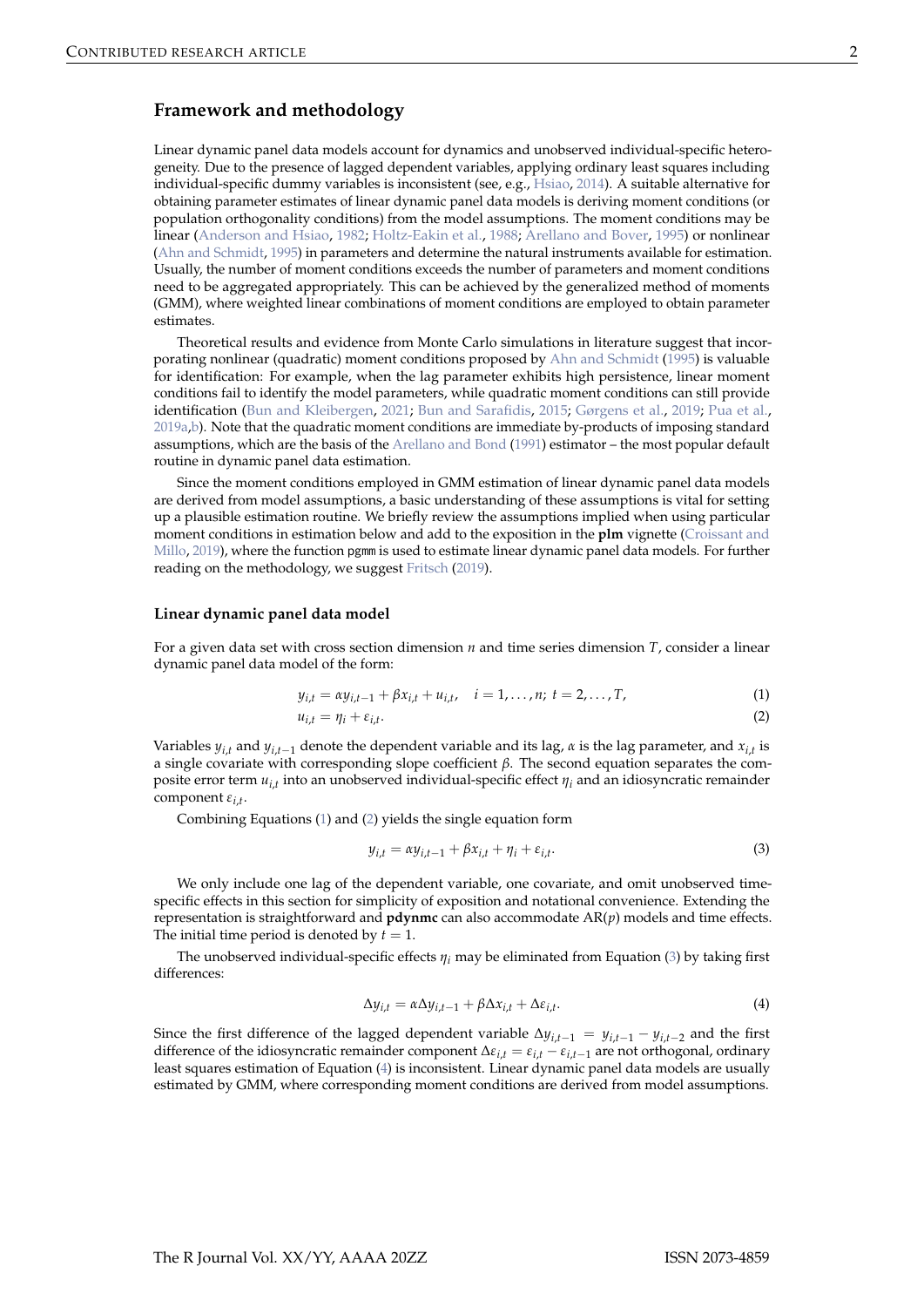#### <span id="page-2-4"></span>**Standard assumptions and associated moment conditions**

Researchers have focused on the following standard assumptions, henceforth StA, (see [Ahn and](#page-11-1) [Schmidt,](#page-11-1) [1995\)](#page-11-1):

The data are independently distributed across *i*, (5)

 $E(\eta_i) = 0, \quad i = 1, ..., n,$  $E(\varepsilon_{i,t}) = 0, \quad i = 1, ..., n, t = 2, ..., T$  $E(\varepsilon_{i,t} \cdot \eta_i) = 0, \quad i = 1, ..., n, t = 2, ..., T$  $E(\varepsilon_{i,t} \cdot \varepsilon_{i,s}) = 0, \quad i = 1, ..., n, t \neq s,$  $E(y_{i,1} \cdot \varepsilon_{i,t}) = 0, \quad i = 1, ..., n, t = 2, ..., T$  $n \to \infty$ , while *T* is fixed, such that  $\frac{T}{n} \to 0$ .

We assume that StA hold for the rest of this paper.

Under StA, [Holtz-Eakin et al.](#page-12-6) [\(1988\)](#page-12-6) (henceforth **HNR**) propose the moment conditions

<span id="page-2-0"></span>
$$
E(y_{i,s} \cdot \Delta u_{i,t}) = 0, \qquad t = 3, ..., T; \ s = 1, ..., t - 2.
$$
 (6)

Equation [\(6\)](#page-2-0) provides  $0.5(T - 1)(T - 2)$  moment conditions. Equivalent moment conditions can be derived from the covariate  $x_{i,t}$  – depending on its correlation with the idiosyncratic remainder component *εi*,*<sup>t</sup>* . Endogenous, predetermined, and (strictly) exogenous covariates provide the following linear moment conditions, respectively:

$$
E(x_{i,s} \cdot \Delta u_{i,t}) = 0, \t t = 3,...,T, \t wheres = 1,...,t-2, for endogenous x,s = 1,...,t-1, for predetermined x,s = 1,...,T, for strictly exogenous x.
$$

After solving Equation [\(1\)](#page-1-0) for  $u_{i,t}$  and inserting this as  $\Delta u_{i,t} = u_{i,t} - u_{i,t-1}$ , it is apparent that the HNR moment conditions are linear in parameters (*α* and *β*). In literature, the HNR moment conditions also appear as "moment conditions with instruments in levels" (w.r.t. *yi*,*<sup>s</sup>* , *xi*,*<sup>s</sup>* ) and "moment conditions from equations in differences" (w.r.t. ∆*ui*,*<sup>t</sup>* ).

[Ahn and Schmidt](#page-11-1) [\(1995\)](#page-11-1) (henceforth **AS**) have shown that under StA the following *T* − 3 additional moment conditions hold:

<span id="page-2-2"></span>
$$
E(u_{i,T} \cdot \Delta u_{i,t-1}) = 0, \qquad t = 4, ..., T.
$$
 (8)

These moment conditions are nonlinear in parameters (quadratic in *α* and *β*).

#### **Extended assumptions and associated moment conditions**

Another set of moment conditions, beyond those implied by StA, that is popular in theoretical and applied research is derived from the assumption

<span id="page-2-3"></span>
$$
E(\Delta y_{i,t} \cdot \eta_i) = 0, \quad i = 1, \dots, n. \tag{9}
$$

This expression requires that the dependent variable and the unobserved individual-specific effects are constantly correlated over time for each individual and has thus been called "constant correlated effects" [\(Bun and Sarafidis,](#page-11-6) [2015\)](#page-11-6). This assumption is also called "effect stationarity" [\(Kiviet,](#page-12-10) [2007\)](#page-12-10) or "mean stationarity" [\(Arellano,](#page-11-8) [2003\)](#page-11-8).

From this assumption, [Arellano and Bover](#page-11-4) [\(1995\)](#page-11-4) derive *T* − 2 additional moment conditions (henceforth **ABov**):

<span id="page-2-1"></span>
$$
E(\Delta y_{i,t-1} \cdot u_{i,t}) = 0, \quad t = 3,...,T.
$$
 (10)

By rewriting these moment conditions, it can be shown that the ABov moment conditions encompass the nonlinear AS moment conditions (for a derivation see [Fritsch,](#page-11-7) [2019\)](#page-11-7).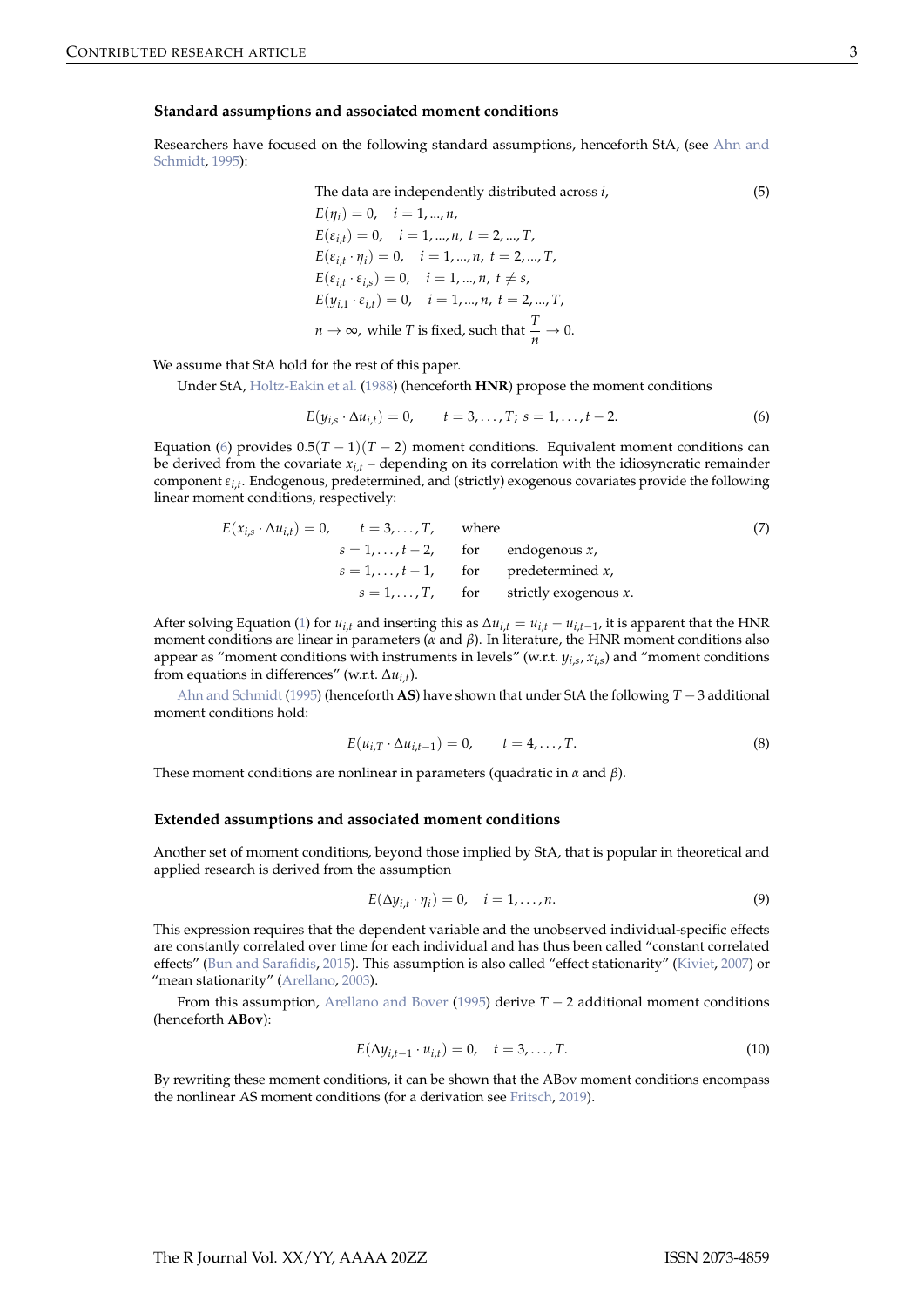<span id="page-3-1"></span>Depending on the assumptions about *xi*,*<sup>t</sup>* , additional ABov moment conditions can be derived:

$$
E(\Delta x_{i,v} \cdot u_{i,t}) = 0, \qquad \text{where}
$$
\n
$$
v = t - 1; \ t = 3, \dots, T, \quad \text{for} \quad x \text{ endogenous},
$$
\n
$$
v = t; \ t = 2, \dots, T, \quad \text{for} \quad x \text{ strictly exogenous} \quad \text{or} \quad x \text{ predetermined}.
$$

Deviations from the assumption are required to be unsystematic over both, the cross section and the time series dimension (see Section 6.5 in [Arellano,](#page-11-8) [2003,](#page-11-8) which also provides an empirically relevant example). Employing the constant correlated effects assumption implicitly constrains the relationship between ∆*xi*,*<sup>t</sup>* and *η<sup>i</sup>* (see [Blundell et al.,](#page-11-9) [2001\)](#page-11-9). If the statistician is not willing to impose this restriction, nonlinear AS moment conditions can be used instead.

# <span id="page-3-0"></span>**R implementation**

Similar to function pgmm in the package **[plm](https://CRAN.R-project.org/package=plm)**, **pdynmc** provides one-step and two-step closed form GMM estimators and standard specification testing such as overidentifying restrictions tests, serial correlation tests, and Wald tests. These features are shared by other packages implemented in Gauss, Ox [\(Doornik et al.,](#page-11-10) [2012\)](#page-11-10), R, and Stata. We provide options to match results from other statistical software estimation routines. In contrast to **OrthoPanels** and **plm**, **pdynmc** does not include a formula interface to allow the user to exert full control over all functionality.

## **GMM estimation, inference, and testing**

We provide one-step, two-step, and iterated estimation for the coefficients. The weighting matrix of the moment conditions plays a prominent role in estimation [\(Arellano and Bond,](#page-11-0) [1991;](#page-11-0) [Blundell et al.,](#page-11-9) [2001;](#page-11-9) [Kripfganz,](#page-12-2) [2019\)](#page-12-2). An optimal weighting matrix is proportional to the inverse of the covariance matrix of the moment conditions (see, e.g., [Arellano,](#page-11-8) [2003\)](#page-11-8). The default weighting matrix used in **pdynmc** is based on the proposal of [Arellano and Bond](#page-11-0) [\(1991\)](#page-11-0). For details on available alternatives, see the documentation of **pdynmc** and the corresponding package vignette [\(Fritsch et al.,](#page-12-0) [2020\)](#page-12-0).

Details on the computation of asymptotic one- and two-step standard errors can be found in [Doornik et al.](#page-11-10) [\(2012\)](#page-11-10). As asymptotic two-step GMM standard errors for the estimated coefficients exhibit a downward bias in small samples, they can be substantially lower than one-step GMM standard errors (see, e.g., [Arellano and Bond,](#page-11-0) [1991\)](#page-11-0). [Windmeijer](#page-13-2) [\(2005\)](#page-13-2) relates the bias to the dependence of the two-step weighting matrix on one-step parameter estimates and proposes an analytic correction of two-step standard errors. Robust and non-robust versions of the standard errors are available.

Coefficient estimates and standard errors from one- and two-step GMM estimation can be misleading. An example of high practical relevance is, when the estimated model is a reasonable approximation instead of the true functional relationship [\(Hansen and Lee,](#page-12-3) [2021;](#page-12-3) [Hwang et al.,](#page-12-11) [2021\)](#page-12-11): This may render some of the moment conditions invalid. [Hansen and Lee](#page-12-3) [\(2021\)](#page-12-3) highlight the arbitrariness of the initial weighting matrix and note that iterated GMM provides a remedy. Across iterations, the weighting matrix is updated based on the residuals of the previous estimation step (for more details, see [Hansen](#page-12-3) [and Lee,](#page-12-3) [2021,](#page-12-3) p. 4–6). Iterated GMM is used as a default in **pdynmc**.

We implement the following tests:

- The serial correlation test of [Arellano](#page-11-8) [\(2003\)](#page-11-8).
- The overidentifying restrictions test of [Hansen](#page-12-12) [\(1982\)](#page-12-12), called "J-test".
- A Wald test of joint significance of (i) coefficients of lagged-dependent variable(s) and covariates; (ii) time dummy coefficients; (iii) both, (i) and (ii).

When nonlinear moment conditions are used in GMM estimation, nonlinear optimization techniques are required to obtain coefficient estimates. By default, GMM estimation by **pdynmc** is based on numerical optimization. For the optimization procedure, we rely on R-package **[optimx](https://CRAN.R-project.org/package=optimx)** [\(Nash](#page-12-13) [and Varadhan,](#page-12-13) [2011;](#page-12-13) [Nash,](#page-12-14) [2014\)](#page-12-14). All optimization routines implemented in **optimx** are available in **pdynmc**. Based on our experience, we recommend using the Variable Metric method [\(Fletcher,](#page-11-11) [1970;](#page-11-11) [Nash,](#page-12-15) [1990,](#page-12-15) [2020\)](#page-12-16) in estimation of linear dynamic panel data models. The technique is labeled BFGS in **optimx** and serves as default procedure in **pdynmc**.

#### **Function arguments explained**

In package **pdynmc**, the eponymous function is intended for model fitting. The most important function arguments for applied work are summarized in Table [1.](#page-4-0)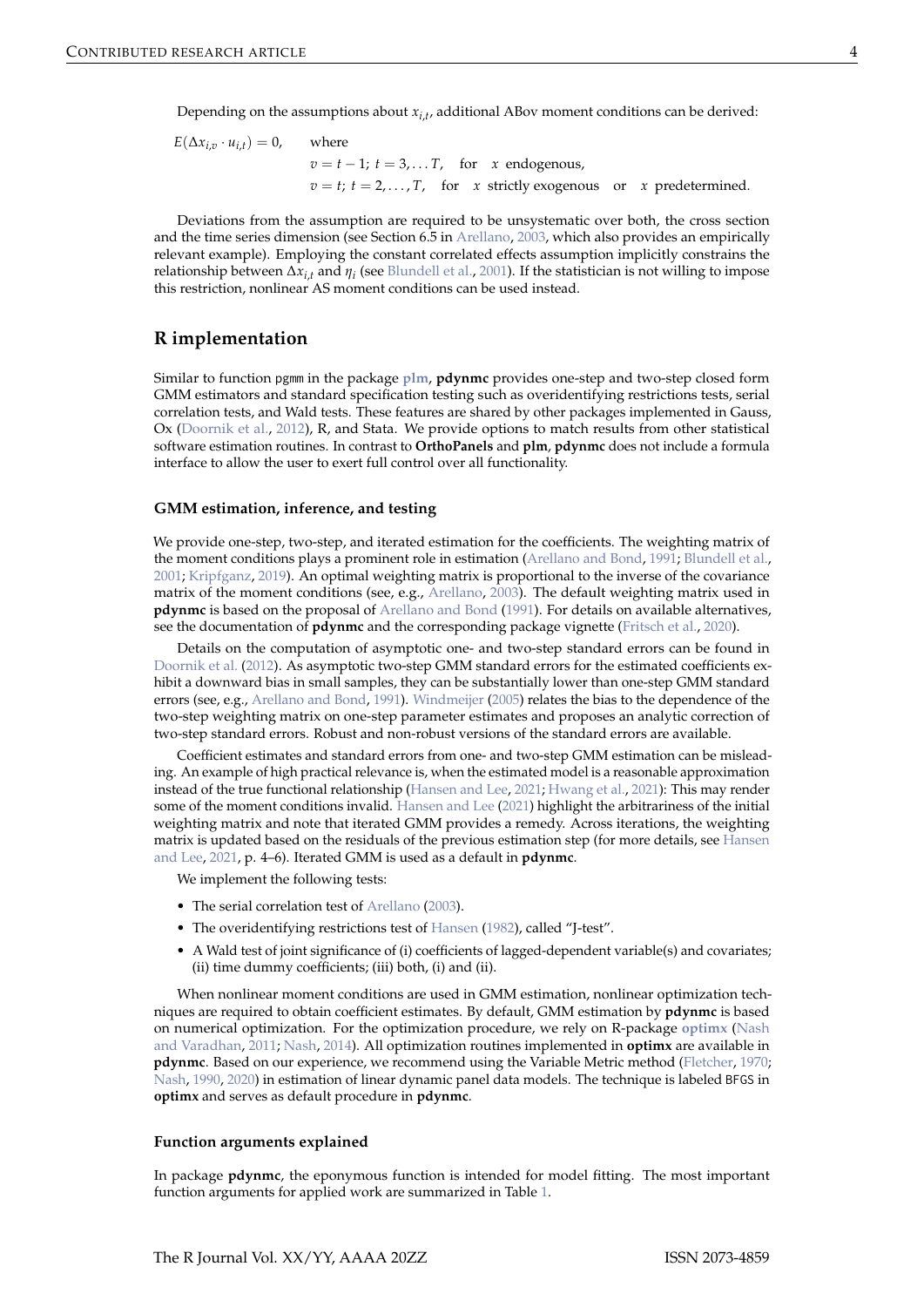<span id="page-4-1"></span><span id="page-4-0"></span>

| Argument                            | Description                                                                                                                                                                                                                                    |
|-------------------------------------|------------------------------------------------------------------------------------------------------------------------------------------------------------------------------------------------------------------------------------------------|
| dat<br>varname.i<br>varname.t       | Data set with rows (i.e., observations) and columns (i.e., variables).<br>Cross-section identifier (column name).<br>Time-series identifier (column name).                                                                                     |
| use.mc.diff                         | Use moment conditions from Equation (6) (i.e., equations in differences,<br>instruments in levels).                                                                                                                                            |
| use.mc.lev                          | Use moment conditions from Equation (10) (i.e., equations in levels,<br>instruments in differences).                                                                                                                                           |
| use.mc.nonlin<br>use.mc.nonlinAS    | Use nonlinear (quadratic) moment conditions from Equation $(8)$ .<br>If turned to FALSE, the nonlinear moment conditions are used in a mod-<br>ified version (that is also valid under StA), where $T$ in Equation (8) is<br>replaced by $t$ . |
| include.y<br>varname.y              | Derive instruments from lags of dependent variable.<br>Name of dependent variable in data set.                                                                                                                                                 |
| lagTerms.y                          | Number of lags of dependent variable.                                                                                                                                                                                                          |
| maxLags.y                           | Maximum number of lags of dependent variable from which to derive<br>instruments.                                                                                                                                                              |
| include.x                           | Derive instruments from covariates.                                                                                                                                                                                                            |
| varname.reg.end                     | Name(s) of covariate(s) to be treated as endogenous (replace suffix end<br>by pre for predetermined; by ex for exogenous covariates).                                                                                                          |
| lagTerms.reg.end<br>maxLags.reg.end | Number of lags of endogenous covariate(s) (also for pre or ex).<br>Maximum number of lags of endogenous covariate(s) used to derive                                                                                                            |
|                                     | instruments (also for pre or ex).                                                                                                                                                                                                              |
| fur.con                             | Include further control variables (i.e., covariates that are not used for<br>deriving instruments).                                                                                                                                            |
| fur.con.diff                        | Logical variable indicating whether to include further control variables<br>in equations in differences.                                                                                                                                       |
| fur.con.lev                         | Logical variable indicating whether to include further control variables<br>in equations in levels.                                                                                                                                            |
| varname.reg.fur<br>lagTerms.reg.fur | Name(s) of covariate(s) in data set to be treated as further controls.<br>Number of lags of further controls.                                                                                                                                  |
| include.dum                         | Include time dummies. Note: Can be constructed from multiple vari-<br>ables.                                                                                                                                                                   |
| dum.diff                            | Include time dummies in equations in first differences.                                                                                                                                                                                        |
| dum.lev                             | Include time dummies in equations in levels.                                                                                                                                                                                                   |
| varname.dum                         | Variable name(s) for creating time dummies (can be different from<br>varname.t).                                                                                                                                                               |
| w.mat                               | Type of weighting matrix to be used, iid.err (as proposed by Arellano<br>and Bond (1991)), identity, or zero.cov.                                                                                                                              |
| std.err                             | Type of standard errors to be used, either bias-corrected (corrected)<br>according to Windmeijer (2005) or not (unadjusted).                                                                                                                   |
| estimation                          | Type of estimation, onestep, twostep, or iterative.                                                                                                                                                                                            |

**Table 1:** Most-used arguments of function pdynmc.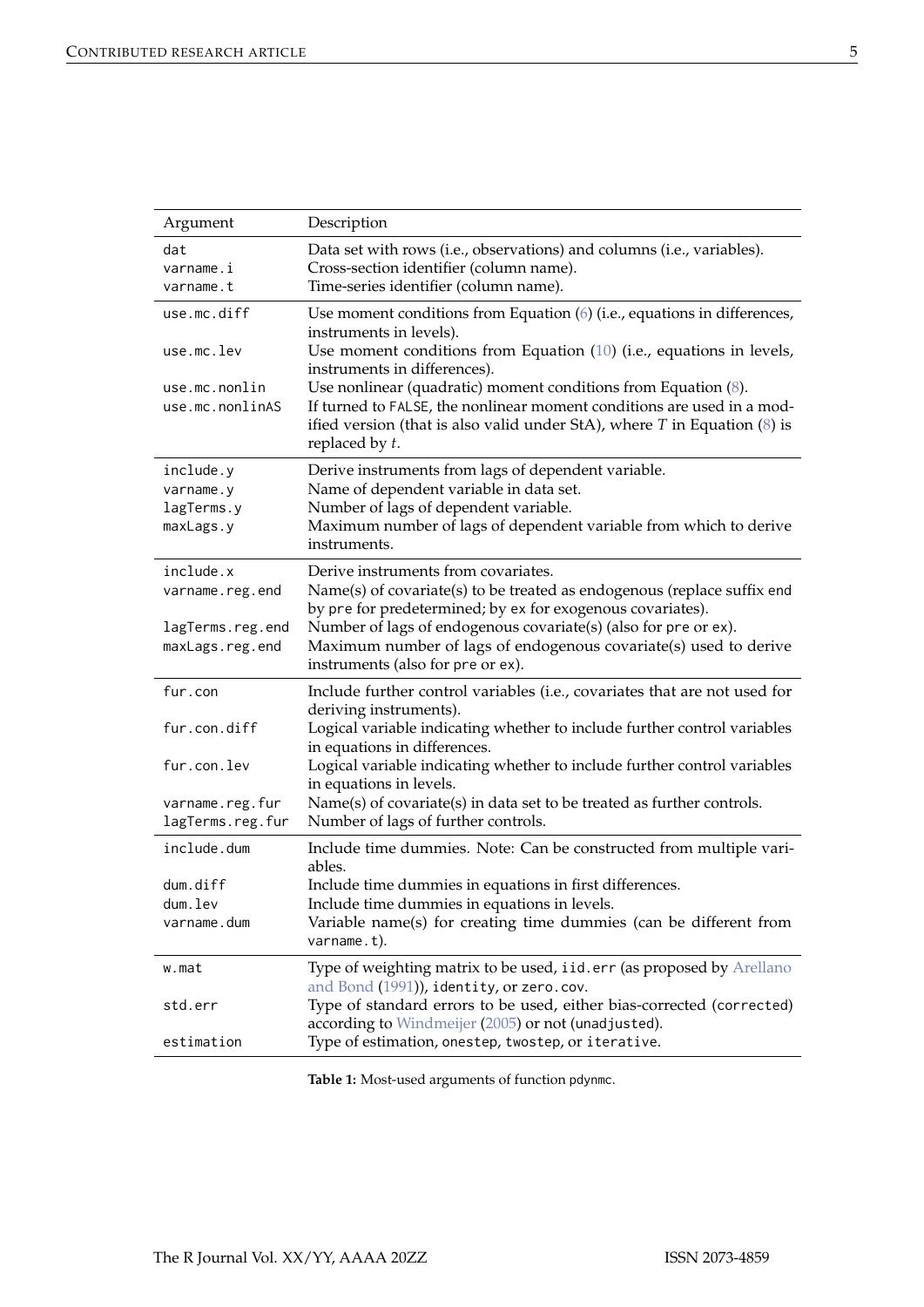<span id="page-5-2"></span>Besides the arguments described in Table [1,](#page-4-0) various further configuration options exist for function pdynmc. The function allows for inclusion of further covariates which are only used as instruments (i.e., covariates from which moment conditions are derived, but for which no parameters are estimated; compare arguments include.x.instr and varname.reg.instr) as well as the opposite, covariates which are instrumented (i.e., covariates for which parameters are estimated, but from which no moment conditions are derived; compare arguments include.x.toInstr and varname.reg.toInstr).

Further, thresholds for collinearity checks can be adjusted via col\_tol. The total number of instruments above which a generalized inverse is used to invert the weighting matrix can be specified by inst.thresh.

When only linear moment conditions are used, a closed-form solution exists for the estimator and nonlinear optimization can be turned off (by opt.meth = "none"). Package **optimx** is employed for nonlinear optimization and argument hessian controls, whether the Hessian matrix is approximated in estimation; all other control arguments for **optimx** can be provided in a list via optCtrl. Starting values for initializing nonlinear optimization are drawn from the uniform distribution in the interval  $[-1, 1]$  via start.val.lo = -1 and start.val.hi = 1; a seed (seed.input = 42) ensures reproducibility (limits and seed can be adjusted). Alternatively, specific starting values can be provided via argument start.val (note that custom.start.val has to be set to TRUE).

For iterated estimation, termination criteria can be set via max.iter (maximum number of iterations) and iter.tol (tolerance for determining convergence).

The Stata packages xtabond2 [\(Roodman,](#page-12-17) [2018\)](#page-12-17) and xtdpdgmm have a somewhat different usage and weighting of moment conditions. If HNR and ABov moment conditions are available for estimation, some of the ABov moment conditions are redundant (see [Fritsch,](#page-11-7) [2019,](#page-11-7) for a derivation). While the Stata routines fully expand the linear ABov moment conditions when setting up the instrument matrix (including the redundant moment conditions), **pdynmc** omits the redundant moment conditions. The **pdynmc** arguments inst.stata and w.mat.stata are included to allow for conformity to Stata and to reproduce estimation results.

# <span id="page-5-0"></span>**Empirical example**

The functionality of **pdynmc** is illustrated by replicating [Arellano and Bond](#page-11-0) [\(1991\)](#page-11-0) in a wide sense as we incorporate linear ABov and nonlinear AS moment conditions into the analysis; we also draw comparisons between **pdynmc**, the pgmm [\(Croissant et al.,](#page-11-12) [2020\)](#page-11-12) function in R-package **plm**, and Stata implementations xtabond2 and xtdpdgmm [\(Kripfganz,](#page-12-2) [2019\)](#page-12-2).

[Arellano and Bond](#page-11-0) [\(1991\)](#page-11-0) employ an unbalanced panel of  $n = 140$  firms located in the UK. The dataset spans *T* = 9 time periods and is available from R package **plm**. [Arellano and Bond](#page-11-0) [\(1991\)](#page-11-0) investigate employment equations and consider the dynamic specification

<span id="page-5-1"></span>
$$
n_{i,t} = \alpha_1 n_{i,t-1} + \alpha_2 n_{i,t-2} +
$$
  
\n
$$
\beta_1 w_{i,t} + \beta_2 w_{i,t-1} + \beta_3 k_{i,t} + \beta_4 k_{i,t-1} + \beta_5 k_{i,t-2} + \beta_6 y s_{i,t} + \beta_7 y s_{i,t-1} + \beta_8 y s_{i,t-2} +
$$
  
\n
$$
\gamma_3 d_3 + \dots + \gamma_T d_T + \eta_i + \varepsilon_{i,t}, \qquad i = 1, ..., n; t = 3, ..., T,
$$
\n(11)

where *i* denotes the firm and *t* is the time series dimension. The natural logarithm of employment (*n*) is explained by its first two lags and the further covariates natural logarithm of wage (*w*), natural logarithm of capital (*k*), natural logarithm of output (*ys*), and their lags of order up to one (for *w*) or two (for *k* and *ys*). Variables *d*3, . . . , *d<sup>T</sup>* are time dummies with corresponding coefficients *γ*3, . . . , *γT*; unobserved individual-specific effects are represented by *η*, and *ε* is an idiosyncratic remainder component.

We load the dataset and compute logarithms of the four mentioned variables via:

data(EmplUK, package = "plm") dat <- EmplUK dat $[,c(4:7)]$  <-  $log(data[,c(4:7)]$ names(dat)[4:7] <- c("n", "w", "k", "ys")

As GMM estimation with linear and/or nonlinear moment conditions in **pdynmc** allows for arbitrary unbalancedness, we included the functions data.info and strucUPD.plot to provide an overview of the panel data structure. Both functions require the column name of cross-section (i.name) and time series identifier (t.name). Using data.info(dat,i.name = "firm",t.name = "year") yields

Unbalanced panel data set with 1031 rows and the following time period frequencies: 1976 1977 1978 1979 1980 1981 1982 1983 1984 80 138 140 140 140 140 140 78 35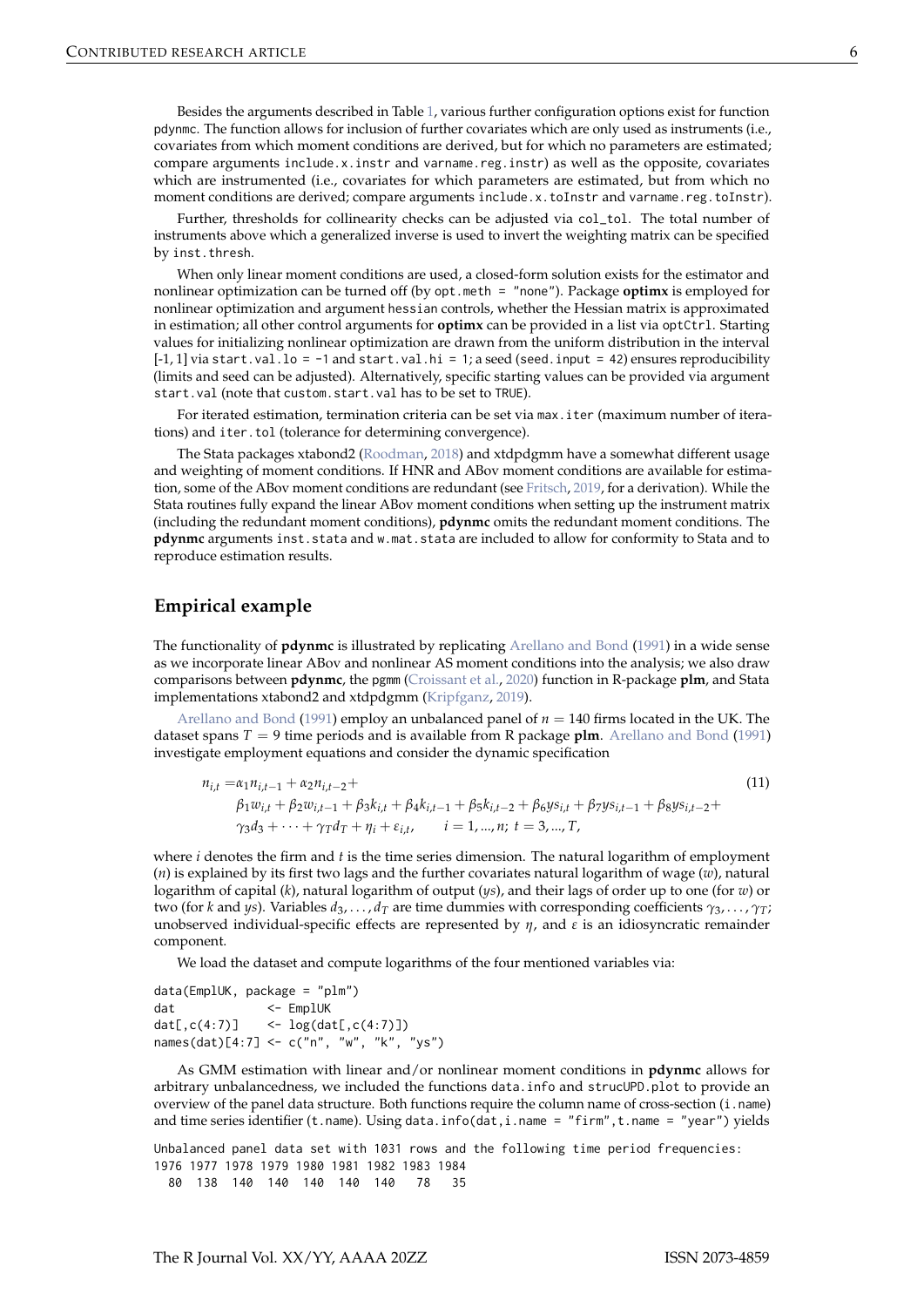<span id="page-6-2"></span><span id="page-6-0"></span>

**Figure 1:** Unbalanced panel structure plot.

abscissa) available for each cross-sectional unit (ordinate). Blank areas represent missing observations. The coloring scheme shows the number of time series units that are available for the corresponding cross-sectional units. We see that the given dataset has already been ordered by the number of time periods available.

The goal of the empirical analysis is to estimate the lag parameters  $\alpha_1$  and  $\alpha_2$  and the coefficients  $\beta$ <sup>*j*</sup> of the *j* = 1, . . . , 8 further covariates, while controlling for (unobserved) time effects and accounting for unobserved individual-specific heterogeneity. In the following, we first apply **pdynmc** to replicate the original results of [Arellano and Bond](#page-11-0) [\(1991\)](#page-11-0) that are based on HNR moment conditions only, and introduce the implemented tests. Then, we provide results for adding ABov moment conditions to the analysis. Finally, we discuss results for HNR moment conditions extended by AS moment conditions and apply iterated GMM. All results on estimated coefficients and robust standard errors are summarized in Table [2.](#page-7-0) Details on employed moment conditions are provided in the table footnotes.

## <span id="page-6-1"></span>**GMM estimation with HNR moment conditions**

When reproducing the results in Table 4 on p. 290 of [Arellano and Bond](#page-11-0) [\(1991\)](#page-11-0) with **pdynmc**, the model structure underlying Equation [\(11\)](#page-5-1) can be specified and estimated by:

```
m1 < - pdynmc(
 dat = dat, varname.i = "firm", varname.t = "year",
 use.mc.diff = TRUE, use.mc.lev = FALSE, use.mc.nonlin = FALSE,
 include.y = TRUE, varname.y = "n", lagTerms.y = 2,
 fur.con = TRUE, fur.con.diff = TRUE, fur.con.lev = FALSE,
 varname.reg.fur = c("w", "k", "ys"), lagTerms.reg.fur = <math>c(1,2,2)</math>,include.dum = TRUE, dum.diff = TRUE, dum.lev = FALSE, varname.dum = "year",
 w.mat = "iid.err", std.err = "corrected",
 estimation = "onestep", opt.meth = "none"
\lambda
```
The standard output is accessed via summary(m1) and can be found in panel (a) of Table [2.](#page-7-0) The estimated coefficients reproduce the estimates in Table 4, column (a1) on p. 290 of [Arellano and Bond](#page-11-0) [\(1991\)](#page-11-0), when one specifies all arguments as stated in this section. Changing the argument estimation to twostep yields two-step GMM coefficient estimates (the pdynmc-output object is assigned to m2) from Table 4, column (a2) on p. 290 of [Arellano and Bond](#page-11-0) [\(1991\)](#page-11-0). These results may be found in panel (b) of Table [2.](#page-7-0) Note that the standard errors presented in column (b) of Table [2](#page-7-0) are based on the Windmeijer-correction and deviate from the conventional standard errors reported in [Arellano](#page-11-0) [and Bond](#page-11-0) [\(1991\)](#page-11-0). Standard errors from the original analysis can be reproduced by setting std.err = "unadjusted".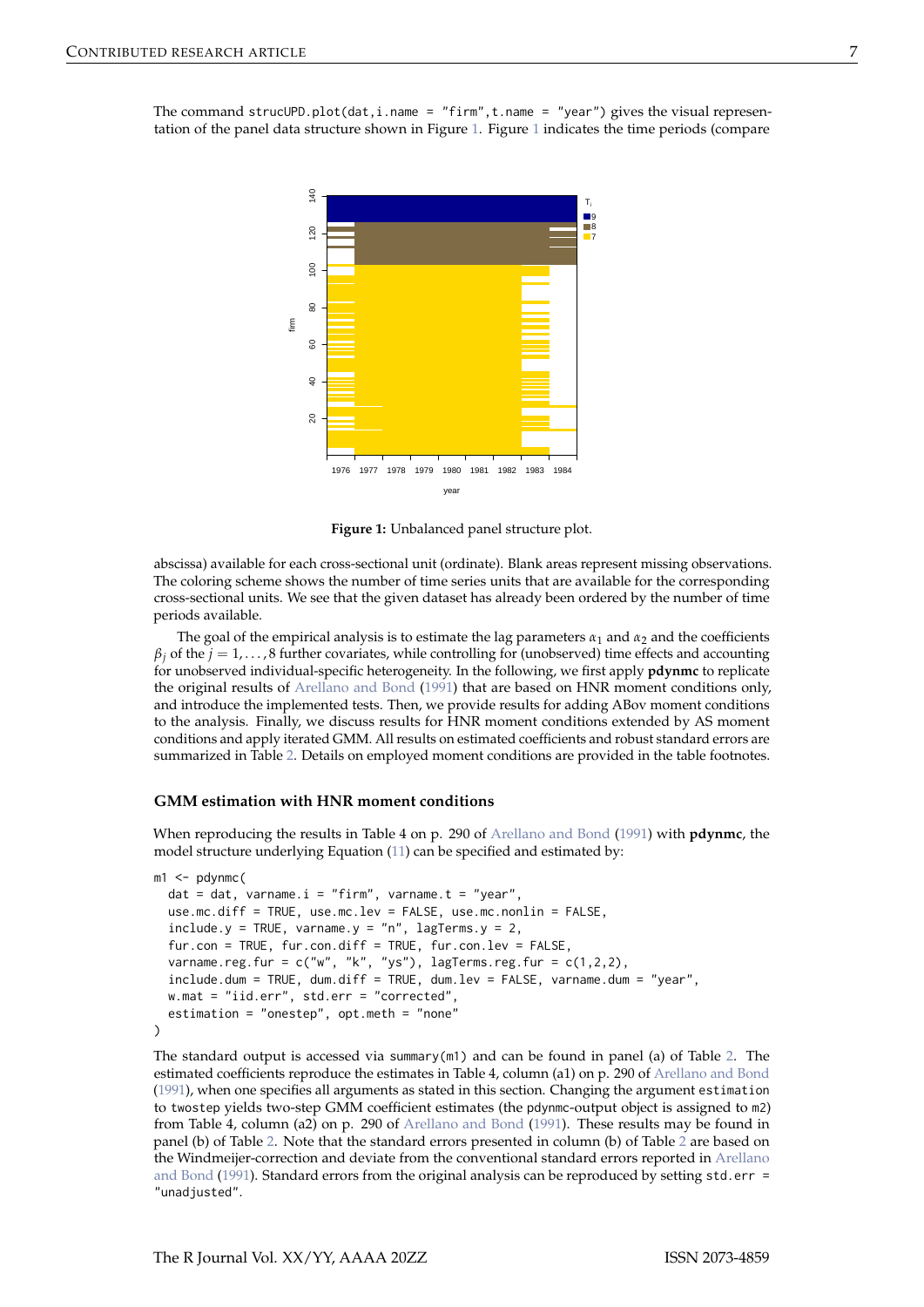<span id="page-7-1"></span><span id="page-7-0"></span>

|                   | (a)             | (b)           | (c)                   | $\overline{d}$ | (e)           |
|-------------------|-----------------|---------------|-----------------------|----------------|---------------|
|                   | 1-Step Estimate | 2-S. Estimate | 2-S. Estimate         | 2-S. Estimate  | Iterated Est. |
|                   | HNR only        | HNR only      | <b>HNR &amp; ABov</b> | HNR & AS       | HNR & AS      |
|                   | (SE Rob.)       | (SE Rob.)     | (SE Rob.)             | (SE Rob.)      | (SE Rob.)     |
| $\overline{L1.n}$ | $0.686***$      | $0.629**$     | $1.103***$            | $1.112***$     | $1.197***$    |
|                   | (0.145)         | (0.193)       | (0.050)               | (0.066)        | (0.069)       |
| L2.n              | $-0.085$        | $-0.065$      | $-0.104*$             | $-0.071$       | $-0.126$      |
|                   | (0.056)         | (0.045)       | (0.047)               | (0.069)        | (0.068)       |
| W                 | $-0.608***$     | $-0.526***$   | $-0.448**$            | $-0.417**$     | $-0.219$      |
|                   | (0.178)         | (0.155)       | (0.149)               | (0.153)        | (0.127)       |
| L1.w              | $0.393*$        | 0.311         | $0.423**$             | $0.413**$      | 0.258         |
|                   | (0.168)         | (0.203)       | (0.156)               | (0.160)        | (0.138)       |
| k                 | $0.357***$      | $0.278***$    | $0.290***$            | $0.309***$     | $0.255***$    |
|                   | (0.059)         | (0.073)       | (0.050)               | (0.053)        | (0.056)       |
| L1.k              | $-0.058$        | 0.014         | $-0.153*$             | $-0.189**$     | $-0.155*$     |
|                   | (0.073)         | (0.092)       | (0.067)               | (0.068)        | (0.077)       |
| L2.k              | $-0.020$        | $-0.040$      | $-0.137***$           | $-0.154**$     | $-0.156**$    |
|                   | (0.033)         | (0.043)       | (0.041)               | (0.050)        | (0.055)       |
| ys                | $0.609***$      | $0.592***$    | $0.548**$             | $0.582**$      | $0.530**$     |
|                   | (0.173)         | (0.173)       | (0.194)               | (0.178)        | (0.183)       |
| L1.ys             | $-0.711**$      | $-0.566*$     | $-0.666**$            | $-0.624**$     | $-0.379$      |
|                   | (0.232)         | (0.261)       | (0.221)               | (0.216)        | (0.223)       |
| L2.ys             | 0.106           | 0.101         | 0.127                 | 0.023          | $-0.208$      |
|                   | (0.141)         | (0.161)       | (0.156)               | (0.151)        | (0.152)       |
| 1979              | 0.010           | 0.011         | $0.024*$              | $0.027*$       | $0.031**$     |
|                   | (0.010)         | (0.012)       | (0.011)               | (0.011)        | (0.010)       |
| 1980              | 0.022           | 0.023         | $0.041*$              | $0.047**$      | $0.053**$     |
|                   | (0.018)         | (0.020)       | (0.020)               | (0.018)        | (0.018)       |
| 1981              | $-0.012$        | $-0.021$      | 0.002                 | 0.018          | 0.026         |
|                   | (0.030)         | (0.033)       | (0.034)               | (0.030)        | (0.030)       |
| 1982              | $-0.027$        | $-0.031$      | 0.018                 | 0.022          | 0.034         |
|                   | (0.029)         | (0.034)       | (0.023)               | (0.021)        | (0.023)       |
| 1983              | $-0.021$        | $-0.018$      | $0.043*$              | $0.037*$       | $0.041*$      |
|                   | (0.030)         | (0.037)       | (0.018)               | (0.019)        | (0.021)       |
| 1984              | $-0.008$        | $-0.023$      | 0.029                 | 0.015          | 0.021         |
|                   | (0.031)         | (0.037)       | (0.022)               | (0.022)        | (0.024)       |

(a, b) Equations in differences:  $L(2/8)$ .n, D.w, L.D.w, D.k, L.D.k, L2.D.k, D.ys, L.D.ys, L2.D.ys, D.1979 - D.1984

(c) Equations in differences:  $L(2/8)$ .n, D.w, L.D.w, L2.D.w, D.k, L.D.k, L2.D.k, D.ys, L.D.ys, L2.D.ys, D.1979 - D.1984 Equations in levels: *L* (1/7).*D*.*n*, *w*, *L*.*w*, *L*2.*w*, *k*, *L*.*k*, *L*2.*k*, *ys*, *L*.*ys*, *L*2.*ys*

(d, e) Equations in differences:  $L(2/8) \cdot n, u, D \cdot w, L.D \cdot w, L2.D \cdot w, D \cdot k, L.D \cdot k, L2.D \cdot k, D \cdot ys, L.D \cdot ys, L2.D \cdot ys, D \cdot 1979 - D \cdot 1984$ Equations in levels: *w*, *L*.*w*, *L*2.*w*, *k*, *L*.*k*, *L*2.*k*, *ys*, *L*.*ys*, *L*2.*ys*

 $* p < 0.05$ ,  $** p < 0.01$ ,  $*** p < 0.001$  (refers to *t*-test of the null that the coefficient is equal to zero)

**Table 2:** Estimates in the spirit of Table 4 in [Arellano and Bond](#page-11-0) [\(1991\)](#page-11-0). Use of  $L(a_1/a_2)$  indicates lag transformation by a minimum of  $a_1$  and a maximum of  $a_2$  time periods; *D* indicates first differences. Table footnotes indicate available instruments and corresponding equations.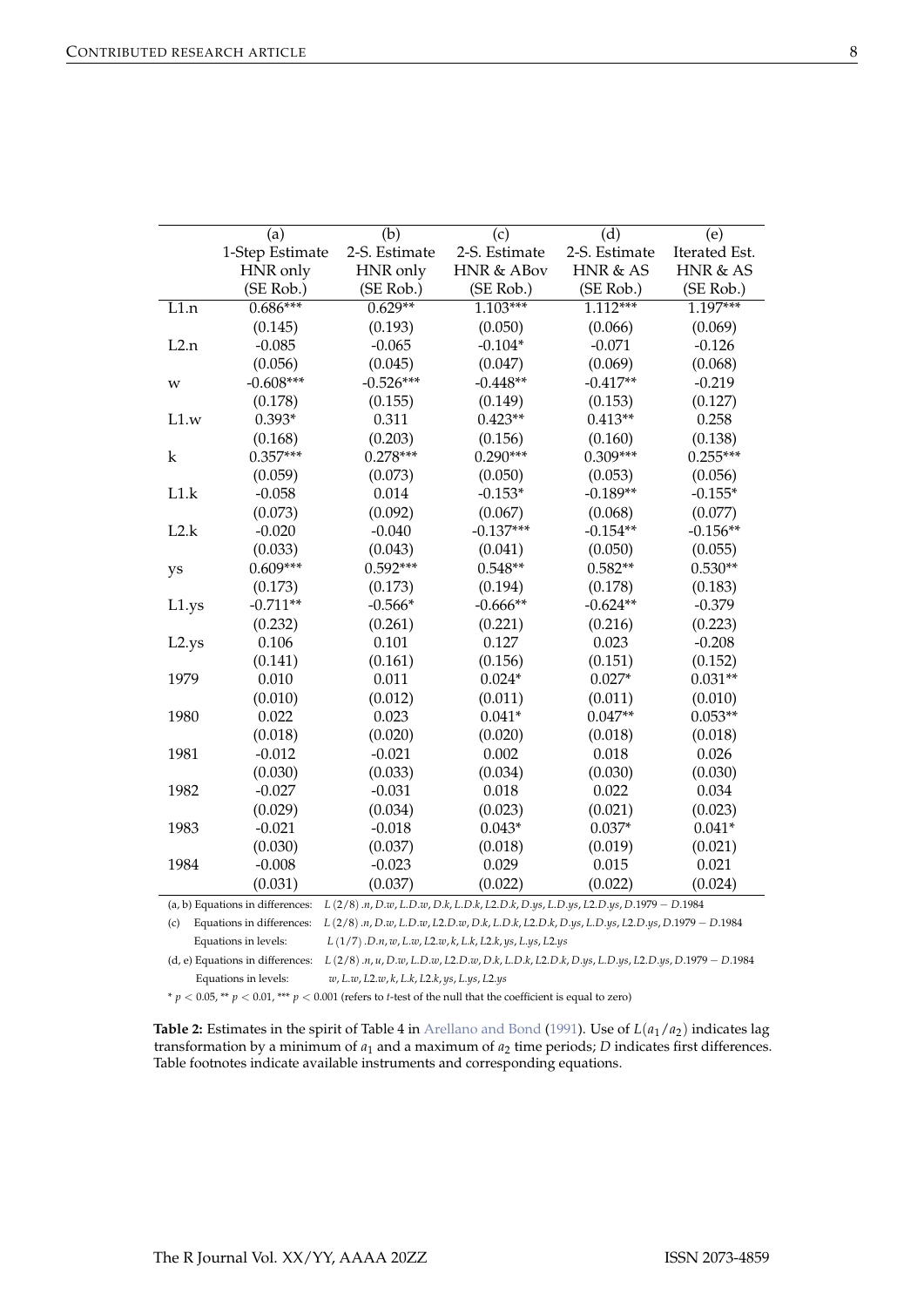<span id="page-8-0"></span>The command mtest.fct(m2,t.order = 2) is used to perform the test of [Arellano and Bond](#page-11-0) [\(1991\)](#page-11-0) for second order serial correlation and yields:

Arellano and Bond (1991) serial correlation test of degree 2

data: 2step GMM Estimation; H0: no serial correlation of order 2 in the error terms  $normal = -0.37133, p-value = 0.7104$ 

The test does not reject the null hypothesis at any plausible significance level and provides no indication that the model specification might be inadequate.

Computing the Hansen *J*-test of overidentifying restrictions by jtest.fct(m2) yields:

J-Test of Hansen

data: 2step GMM Estimation; H0: overidentifying restrictions valid chisq = 31.381, df = 25, p-value =  $0.1767$ 

As the test does not reject the null hypothesis, there are no indications that the validity of the instruments (i.e., the model assumptions) employed in estimation may be in doubt.

For the Wald test of the null hypothesis that the population parameters of all coefficients included in the model are jointly zero, which is tested by wald.  $fct(m2,param = "all")$ , we obtain:

Wald test

data: 2step GMM Estimation; H0: all parameters are jointly zero chisq = 1100, df = 16, p-value < 2.2e-16

The test rejects the null hypothesis. Hence, all tests shown here provide no indications that the model in column (b) of Table [2](#page-7-0) is misspecified.

Comparing the results to xtabond2 shows that degrees of freedom and *p*-values differ for the latter two tests. We consider 25 degrees of freedom to be the appropriate number in the J-test, as 41 instruments are employed in estimation to obtain 16 coefficient estimates. The latter number (16) is the appropriate number of degrees of freedom in the Wald test. It seems that the function xtabond2 does not correct the degrees of freedom for the number of dummies dropped in estimation $^1.$  $^1.$  $^1.$  The difference in the *p*-value is due to the differences in the degrees of freedom. Our results are equivalent to the results of pgmm for the overidentifying restrictions test (referred to as "Sargan test" in pgmm).

Using many instruments may have undesirable side effects such as biased coefficient estimates and standard errors; this may result in misleading inference and specification tests (see, e.g., [Roodman,](#page-12-18) [2009\)](#page-12-18). The number of lags of the dependent variable which are used to derive moment conditions can be limited by setting maxLags.y (equivalently lags of, for example, endogenous covariates can be limited via maxLags.reg.end). Setting maxLags.y =  $\frac{4}{1}$  reduces the number of HNR moment conditions for the GMM estimation above from 27 to 17 and the total number of instruments employed in the estimation from 41 to 31.

### **GMM estimation with HNR and ABov moment conditions**

When the "constant correlated effects" assumption stated in Equation [\(9\)](#page-2-3) holds, the HNR moment conditions from equations in differences employed in Section [GMM estimation with HNR moment](#page-6-1) [conditions](#page-6-1) can be extended by the ABov moment conditions from equations in levels.

The ABov moment conditions are particularly useful for data generating processes, which are highly persistent [\(Blundell and Bond,](#page-11-13) [1998\)](#page-11-13). In this case, identification by the HNR moment conditions from equations in differences may fail and GMM estimation based on HNR moment conditions is documented to possess poor finite sample performance (see, e.g., [Blundell and Bond,](#page-11-13) [1998;](#page-11-13) [Blundell](#page-11-9) [et al.,](#page-11-9) [2001;](#page-11-9) [Bun and Sarafidis,](#page-11-6) [2015\)](#page-11-6).

In **pdynmc**, the ABov moment conditions from equations in levels can be (additionally) incorporated by:

 $usemc.lev = TRUF$ 

In principle, both time dummies and further covariates can be included in the equations in first differences and the level equations. It is recommended, though, to include the dummies only in one of the equations, as it can be shown that incorporating them in both equations renders one set of

<sup>&</sup>lt;sup>1</sup>Dummies are dropped by the estimation routine in case of high collinearity.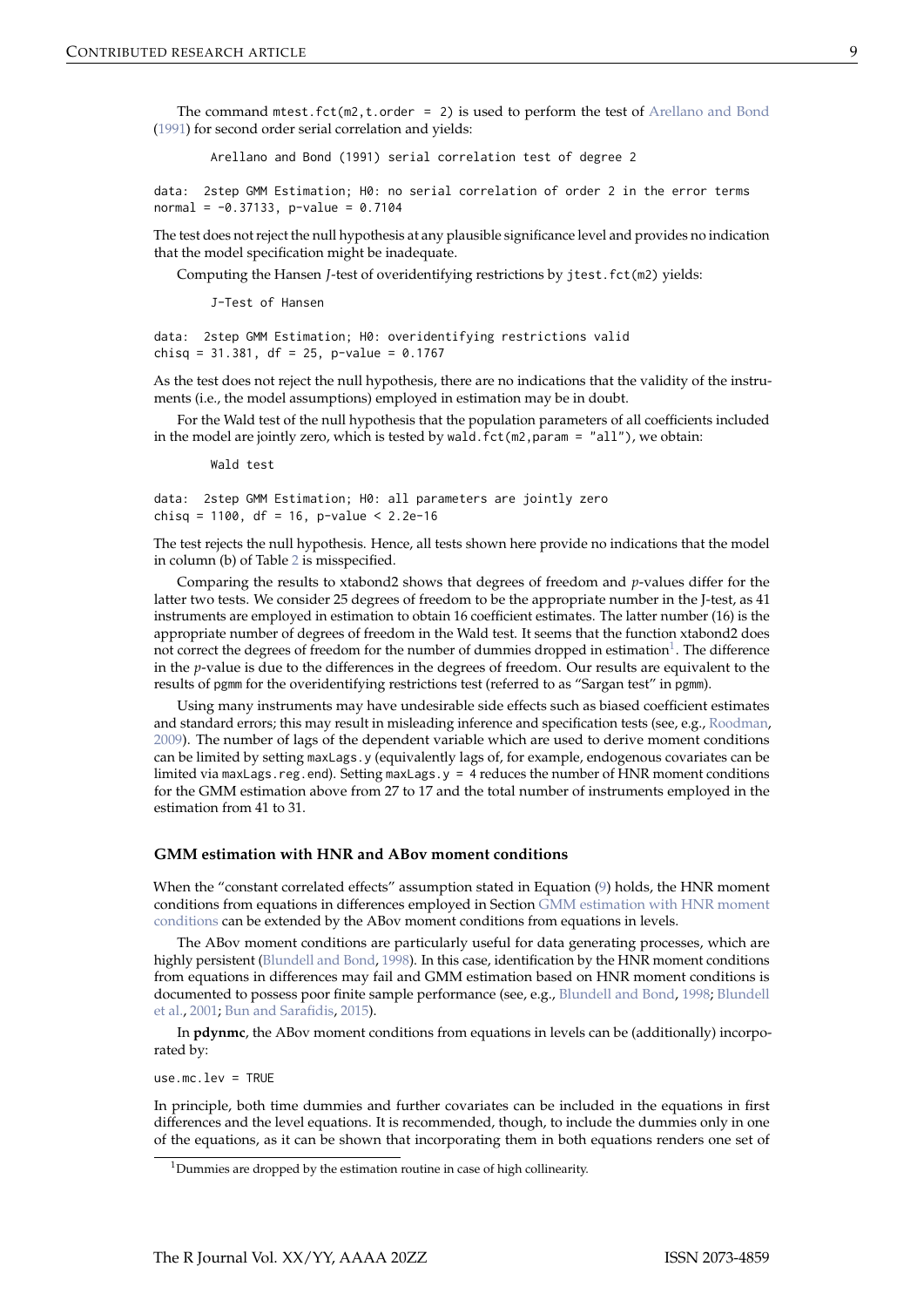<span id="page-9-0"></span>fur.con.lev = TRUE

for all subsequent estimations of this example. The results presented in column (c) of Table [2](#page-7-0) are two-step estimates of column (a2) of Table 4 in [Arellano and Bond](#page-11-0) [\(1991\)](#page-11-0) extended by ABov moment conditions.

Including ABov moment conditions into the analysis leads to substantial changes in the coefficient estimates of the first lag of the dependent variable. Note that the results indicate a markedly higher persistence of employment and render including two lags of the dependent variable questionable [\(Blundell and Bond,](#page-11-13) [1998,](#page-11-13) e.g., estimate a version of the equation which contains only one lag of all covariates). Note that the coefficient estimates of the covariates, besides the first lag of the dependent variable, appear to be similar across estimations.

Equivalent results to column (c) of Table [2](#page-7-0) can be obtained from the pgmm function in the **plm**package. When replicating the results with xtabond2, inst.stata = TRUE in **pdynmc** ensures that results are equivalent.

## **GMM estimation with HNR and AS moment conditions**

Recall that the linear ABov moment conditions from equations in levels encompass the nonlinear AS moment conditions [\(Blundell and Bond,](#page-11-13) [1998;](#page-11-13) a derivation is provided in [Fritsch,](#page-11-7) [2019\)](#page-11-7). Both sets of moment conditions may be useful in GMM estimation when the lag parameter is close to unity and it can be shown that extending the HNR moment conditions by either the ABov or the AS moment conditions may identify the lag parameter – even when individual moment conditions fail to do so [\(Blundell and Bond,](#page-11-13) [1998;](#page-11-13) [Bun and Kleibergen,](#page-11-5) [2021;](#page-11-5) [Gørgens et al.,](#page-12-7) [2019\)](#page-12-7). The ABov moment conditions require the "constant correlated effects" assumption to hold, while the AS moment conditions only require standard assumptions to hold. Therefore, the latter may be useful in situations where the "constant correlated effects" assumption is in doubt and the statistician aims to investigate a highly persistent dynamic process with a structure similar to Equation [\(3\)](#page-1-2). In **pdynmc**, including nonlinear moment conditions into the analysis is available via:

use.mc.nonlin = TRUE

When extending the analysis of [Arellano and Bond](#page-11-0) [\(1991\)](#page-11-0) by the nonlinear AS moment conditions, the results differ substantially from column (b) of Table [2](#page-7-0) and are very similar to the coefficient estimates shown in column (c) of Table [2.](#page-7-0) This indicates high persistence in the employment process that leads to lag parameters not being identified by the HNR moment conditions [\(Bun and Kleibergen,](#page-11-5) [2021;](#page-11-5) [Gørgens et al.,](#page-12-7) [2019\)](#page-12-7).

Additionally, we employ iterated GMM via:

estimation = "iterative", max.iter =  $100$ , iter.tol =  $0.01$ ,

Iterated GMM results are shown in column (e) of Table [2.](#page-7-0) The moment conditions employed are the same as in column (d) of the table. The parameter estimates obtained after 13 steps are relatively similar to those in columns (c)-(d). The ranges of the coefficient estimates across GMM iterations are displayed in Figure [2.](#page-10-1) This plot is available for two-step and iterated GMM estimates via command plot(m5,type = "coef.range",omit1step = TRUE). Using command plot(m5) yields a scatterplot of fitted values and residuals of a fitted model object, instead.

Figure [2](#page-10-1) indicates coefficient estimates at iteration 2 as grey open circles (the first iteration is ignored due to omit1step = TRUE) and estimates at the last iteration as blue diamonds. For the estimates displayed in column (e) of Table [2,](#page-7-0) we observe that the lag parameters are relatively stable across iterations and resemble the two-step estimates; for the further covariates, larger changes in coefficient estimates across iterations occur for coefficients with larger standard errors (compare *w*, *k*, and *ys*).

As an additional tool to investigate coefficient estimates from iterated GMM, coefficient path plots (compare [Hansen and Lee,](#page-12-3) [2021,](#page-12-3) Figure 1) are provided. Figure [3](#page-10-2) illustrates the path of coefficient estimates for lag parameter *α*<sup>1</sup> across GMM iterations and is obtained via plot(m5,type = "coef.path",co = "L1.n"). Argument co allows to draw the path(s) of particular coefficient estimates; per default, all coefficients (apart from time dummies) are included in the plot. Approximate 95% confidence bands were added to the plot for the final iteration (available by setting argument add.se.approx = TRUE).

<sup>&</sup>lt;sup>2</sup>Note that this is the case in balanced panels. The results may also not be numerically identical across function calls for different choices of the one-step weighting matrix. For a discussion, see [https://www.statalist.org/](https://www.statalist.org/forums/forum/general-stata-discussion/general/1357268-system-gmm-time-dummies) [forums/forum/general-stata-discussion/general/1357268-system-gmm-time-dummies](https://www.statalist.org/forums/forum/general-stata-discussion/general/1357268-system-gmm-time-dummies).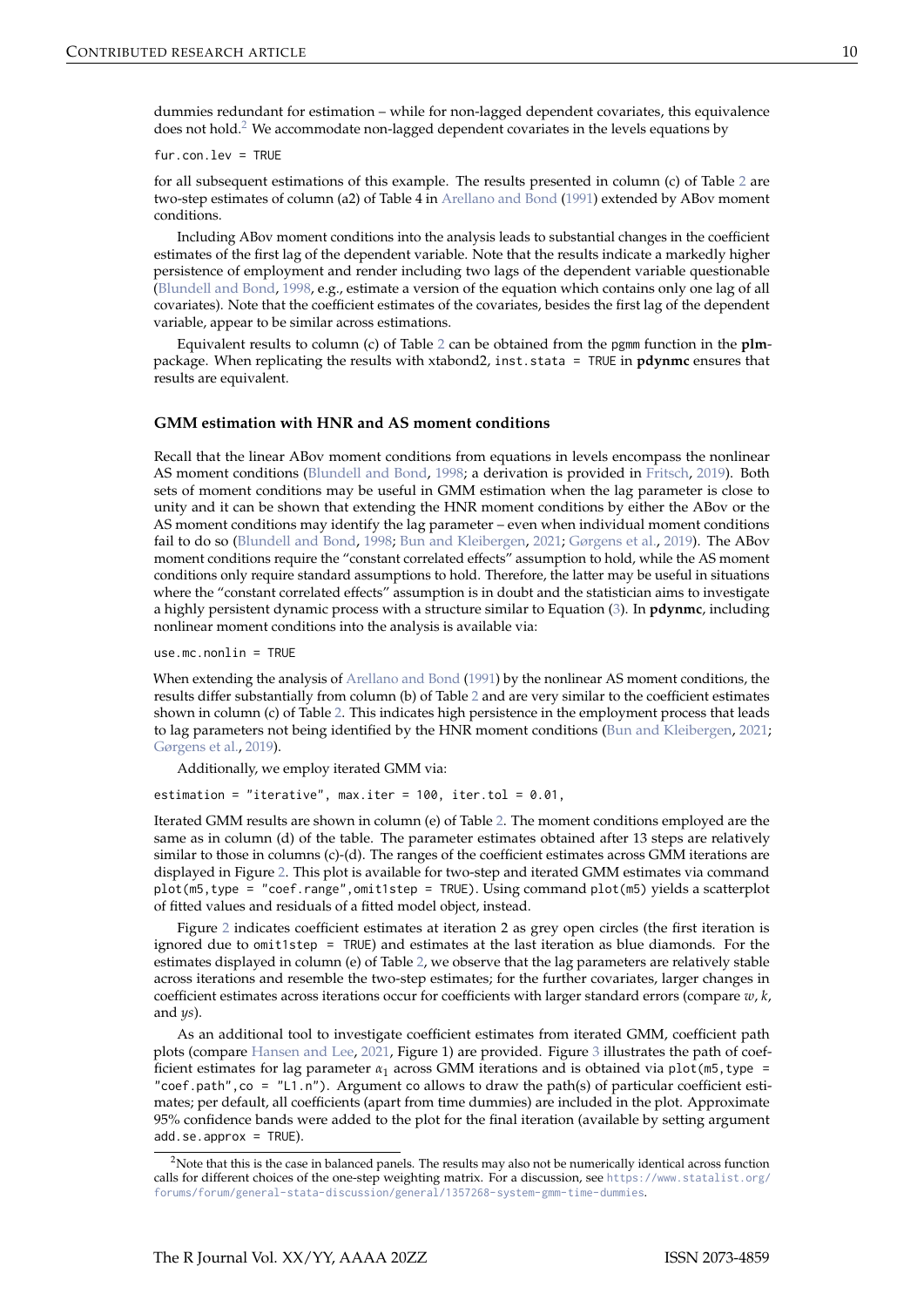<span id="page-10-1"></span>

**Figure 2:** Estimated coefficients and corresponding coefficient ranges during iterated GMM estimation (ordinate) for the covariates (dummy variables excluded). Coefficient estimates at the initial step are displayed as grey open circles and the estimates at the last step as blue diamonds.

**Coefficient estimates over 13 iterations**

<span id="page-10-2"></span>

**Figure 3:** Estimated coefficient path for lag parameter *α*<sup>1</sup> during iterated GMM estimation and corresponding approximate 95% confidence bands for final iteration.

Overall, the results displayed in columns (c)-(e) of Table [2](#page-7-0) suggest that the employment process may be highly persistent and that using only HNR moment conditions may not be sufficient to identify the parameters. In practice, contrasting GMM estimates based on HNR and AS moment conditions with GMM estimates based on HNR and ABov moment conditions can be used as a robustness check of the "constant correlated effects" assumption: When estimates differ, this may cast doubt on the assumption. Here, this is not the case as the results in column (c) are very close to those in (d) and (e).

# <span id="page-10-0"></span>**Conclusion**

R-package **pdynmc** provides a function to estimate linear dynamic panel data models based on linear and nonlinear moment conditions. The implementation reflects recent developments in the literature by including iterated GMM and offers a wide variety of configuration options. The package provides the only open source solution for GMM estimation of dynamic panels with linear and nonlinear moment conditions, aligns commercial and noncommercial software, and is implemented to enable the user to exert precise control over all functionality. Additionally, suitable visualizations of panel data structures and ranges and paths of coefficient estimates across GMM iterations are provided.

Functionality of **pdynmc** includes that it allows for general lag structures of the covariates; further controls and external instruments (if available) may also be added. The estimation routine can handle balanced and unbalanced panel data sets and provides one-step-, two-step-, and iterated estimation. Accounting for (unobserved) time-specific effects is possible by including time dummies. Estimation relies on numerical optimization of the GMM objective function. Corresponding closed form solutions are computed – where possible – and stored besides the results from numerical optimization. Different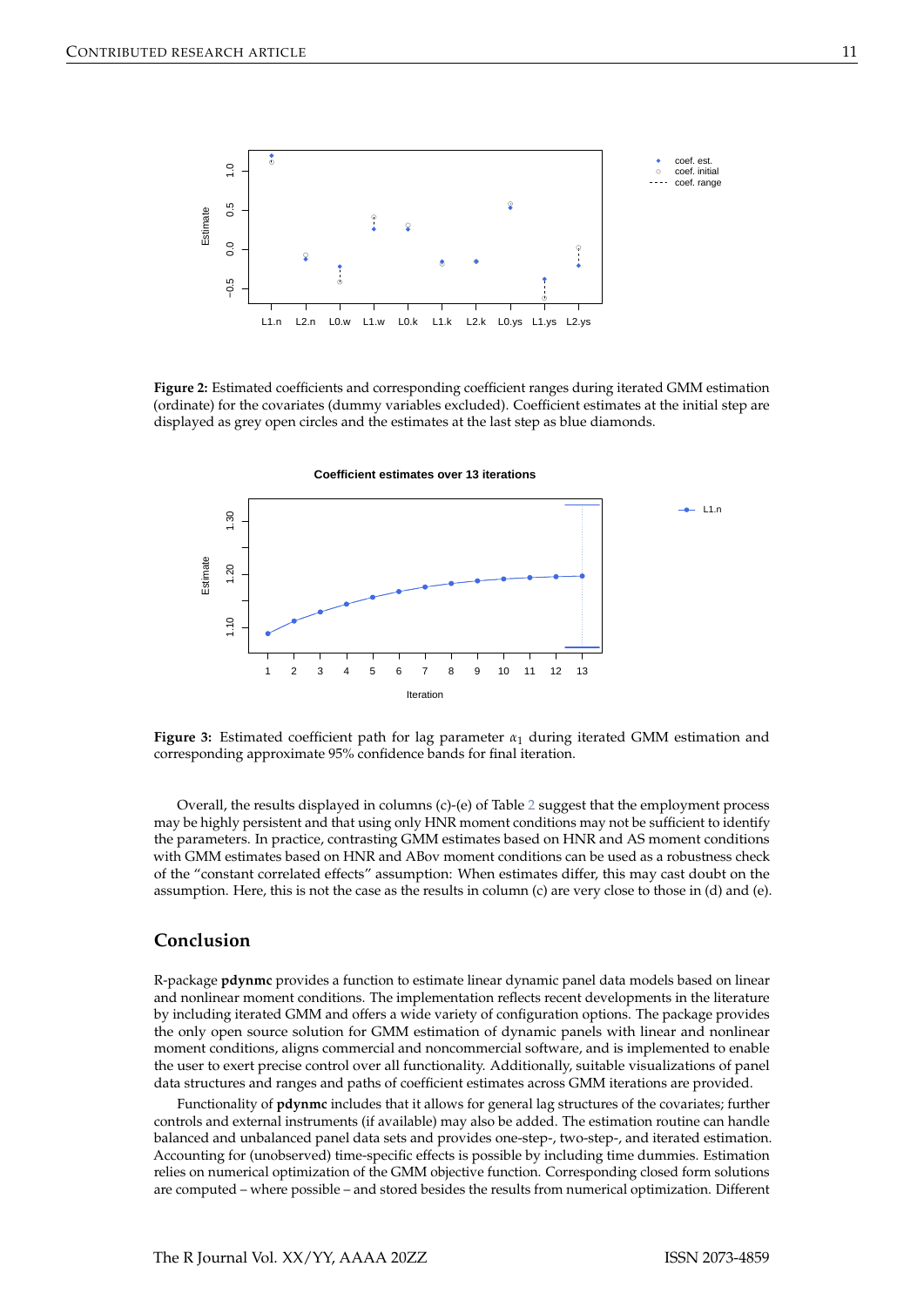choices for the weighting matrix, which guides the aggregation of moment conditions in one-step GMM estimation are available. Robust standard errors are available for inference and specification testing. Nonlinear moment conditions provide a robustness check of the frequently employed constant correlated effects assumption.

## **Acknowledgements**

We thank the executive editor and anonymous reviewers for helpful comments and suggestions. We also thank Harry Haupt for helpful discussions, comments, and suggestions. Andrew Adrian Pua is supported by the Fundamental Research Funds for the Central Universities (20720171074), the Basic Scientific Center Project 71988101 of National Science Foundation of China, and the 111 Project (B13028).

# **Bibliography**

- <span id="page-11-1"></span>S. C. Ahn and P. Schmidt. Efficient estimation of models for dynamic panel data. *Journal of Econometrics*, 68(1):5–27, 1995. URL [https://doi.org/10.1016/0304-4076\(94\)01641-C](https://doi.org/10.1016/0304-4076(94)01641-C). [[p1,](#page-0-2) [2,](#page-1-4) [3\]](#page-2-4)
- <span id="page-11-3"></span>T. Anderson and C. Hsiao. Formulation and estimation of dynamic models using panel data. *Journal of Econometrics*, 18(1):47–82, 1982. URL [https://doi.org/10.1016/0304-4076\(82\)90095-1](https://doi.org/10.1016/0304-4076(82)90095-1). [[p2\]](#page-1-4)
- <span id="page-11-8"></span>M. Arellano. *Panel Data Econometrics*. Oxford University Press, 2003. URL [https://doi.org/10.1093/](https://doi.org/10.1093/0199245282.001.0001) [0199245282.001.0001](https://doi.org/10.1093/0199245282.001.0001). [[p3,](#page-2-4) [4\]](#page-3-1)
- <span id="page-11-0"></span>M. Arellano and S. Bond. Some Tests of Specification for Panel Data: Monte Carlo Evidence and an Application to Employment Equations. *The Review of Economic Studies*, 58(2):277–297, 1991. URL <https://doi.org/10.2307/2297968>. [[p1,](#page-0-2) [2,](#page-1-4) [4,](#page-3-1) [5,](#page-4-1) [6,](#page-5-2) [7,](#page-6-2) [8,](#page-7-1) [9,](#page-8-0) [10\]](#page-9-0)
- <span id="page-11-4"></span>M. Arellano and O. Bover. Another look at the instrumental variable estimation of error-components models. *Journal of Econometrics*, 68(1):29–51, 1995. URL [https://doi.org/10.1016/0304-4076\(94\)](https://doi.org/10.1016/0304-4076(94)01642-D) [01642-D](https://doi.org/10.1016/0304-4076(94)01642-D). [[p2,](#page-1-4) [3\]](#page-2-4)
- <span id="page-11-13"></span>R. Blundell and S. Bond. Initial conditions and moment restrictions in dynamic panel data models. *Journal of Econometrics*, 87(1):115–143, 1998. URL [http://doi.org/10.1016/S0304-4076\(98\)00009-](http://doi.org/10.1016/S0304-4076(98)00009-8) [8](http://doi.org/10.1016/S0304-4076(98)00009-8). [[p9,](#page-8-0) [10\]](#page-9-0)
- <span id="page-11-9"></span>R. Blundell, S. Bond, and F. Windmeijer. Estimation in dynamic panel data models: Improving on the performance of the standard GMM estimator. In B. H. Baltagi, T. B. Fomby, and R. C. Hill, editors, *Nonstationary Panels, Panel Cointegration, and Dynamic Panels*, volume 15 of *Advances in Econometrics*, pages 53–91. Emerald Group Publishing, 2001. URL [https://doi.org/10.1016/S0731-](https://doi.org/10.1016/S0731-9053(00)15003-0) [9053\(00\)15003-0](https://doi.org/10.1016/S0731-9053(00)15003-0). [[p4,](#page-3-1) [9\]](#page-8-0)
- <span id="page-11-5"></span>M. J. G. Bun and F. Kleibergen. Identification robust inference for moments based analysis of linear dynamic panel data models. *Econometric Theory*, forthcoming, 2021. URL [https://doi.org/10.](https://doi.org/10.2139/ssrn.3847636) [2139/ssrn.3847636](https://doi.org/10.2139/ssrn.3847636). [[p2,](#page-1-4) [10\]](#page-9-0)
- <span id="page-11-6"></span>M. J. G. Bun and V. Sarafidis. Chapter 3 – Dynamic panel data models. In B. H. Baltagi, editor, *The Oxford Handbook of Panel Data*, pages 76–110. Oxford University Press, 2015. URL [https:](https://doi.org/10.1093/oxfordhb/9780199940042.013.0003) [//doi.org/10.1093/oxfordhb/9780199940042.013.0003](https://doi.org/10.1093/oxfordhb/9780199940042.013.0003). [[p2,](#page-1-4) [3,](#page-2-4) [9\]](#page-8-0)
- <span id="page-11-2"></span>Y. Croissant and G. Millo. *Panel Data Econometrics with R: the plm package*. Wiley, 2019. [[p1,](#page-0-2) [2\]](#page-1-4)
- <span id="page-11-12"></span>Y. Croissant, G. Millo, and K. Tappe. plm: Linear models for panel data, 2020. URL [https://CRAN.R](https://CRAN.R-project.org/package=plm)[project.org/package=plm](https://CRAN.R-project.org/package=plm). [[p6\]](#page-5-2)
- <span id="page-11-10"></span>J. A. Doornik, M. Arellano, and S. Bond. *Panel Data estimation using DPD for Ox*, 2012. URL [http:](http://www.doornik.com/download.html) [//www.doornik.com/download.html](http://www.doornik.com/download.html). [[p4\]](#page-3-1)
- <span id="page-11-11"></span>R. Fletcher. A new approach to variable metric algorithms. *The Computer Journal*, 13(3):317–322, 1970. URL <https://doi.org/10.1093/comjnl/13.3.317>. [[p4\]](#page-3-1)
- <span id="page-11-7"></span>M. Fritsch. On GMM estimation of linear dynamic panel data models. University of Passau Working Papers in Business Administration B-36-19, University of Passau, 2019. URL [https://www.wiwi.uni](https://www.wiwi.uni-passau.de/en/research/working-papers/)[passau.de/en/research/working-papers/](https://www.wiwi.uni-passau.de/en/research/working-papers/). [[p2,](#page-1-4) [3,](#page-2-4) [6,](#page-5-2) [10\]](#page-9-0)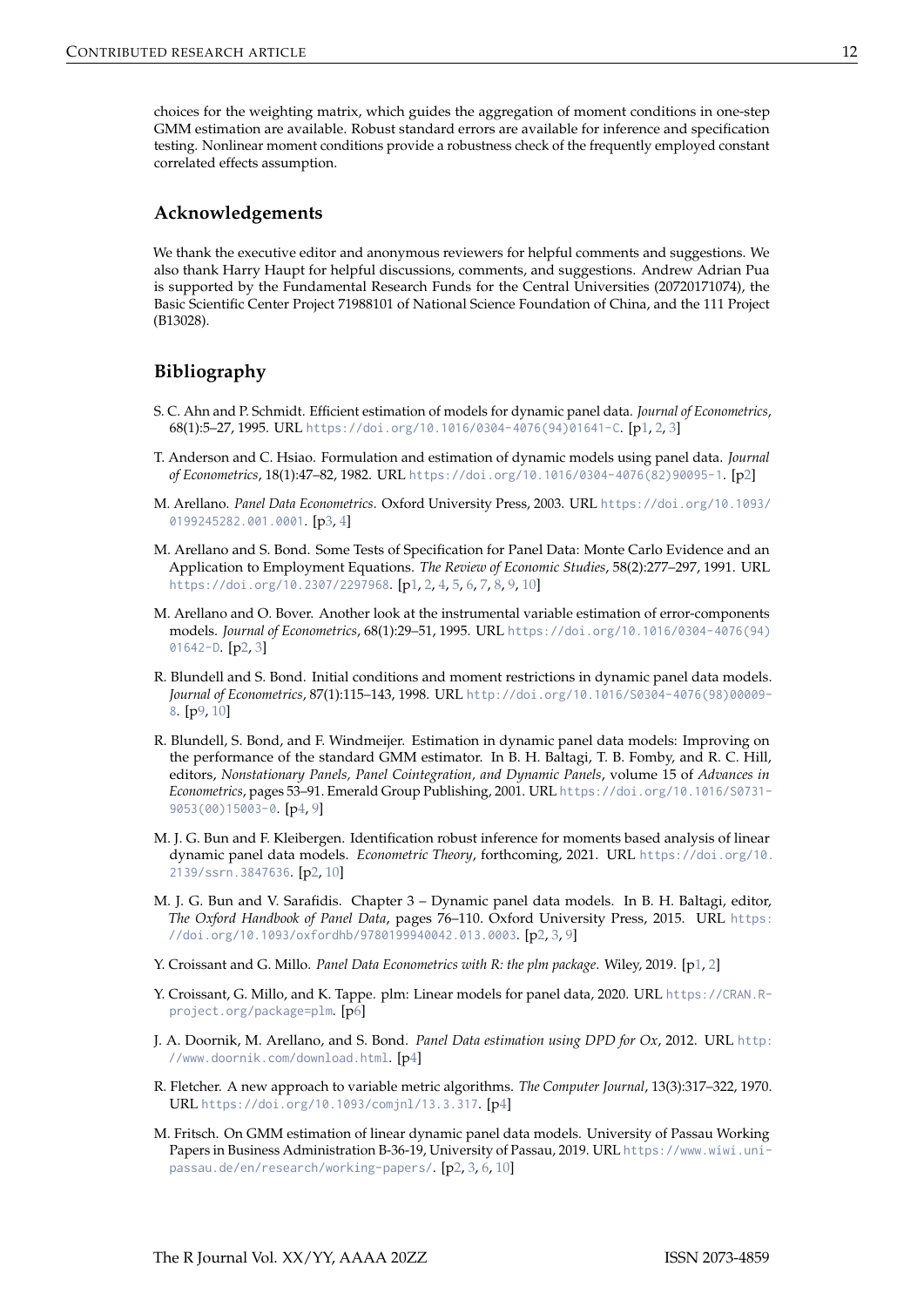- <span id="page-12-0"></span>M. Fritsch, A. A. Y. Pua, and J. Schnurbus. pdynmc – An R-package for estimating linear dynamic panel data models based on nonlinear moment conditions, 2020. URL [https://cran.r-project.](https://cran.r-project.org/package=pdynmc) [org/package=pdynmc](https://cran.r-project.org/package=pdynmc). [[p1,](#page-0-2) [4\]](#page-3-1)
- <span id="page-12-7"></span>T. Gørgens, C. Han, and S. Xue. Moment Restrictions and Identification in Linear Dynamic Panel Data Models. *Annals of Economics and Statistics*, (134):149–176, 2019. URL [https://doi.org/10.15609/](https://doi.org/10.15609/annaeconstat2009.134.0149) [annaeconstat2009.134.0149](https://doi.org/10.15609/annaeconstat2009.134.0149). [[p2,](#page-1-4) [10\]](#page-9-0)
- <span id="page-12-3"></span>B. E. Hansen and S. Lee. Inference for Iterated GMM Under Misspecification. *Econometrica*, 89(3): 1419–1447, 2021. URL <https://doi.org/10.3982/ECTA16274>. [[p1,](#page-0-2) [4,](#page-3-1) [10\]](#page-9-0)
- <span id="page-12-12"></span>L. P. Hansen. Large Sample Properties of Generalized Method of Moments Estimators. *Econometrica*, 50(4):1029–1054, 1982. URL <https://doi.org/10.2307/1912775>. [[p4\]](#page-3-1)
- <span id="page-12-6"></span>D. Holtz-Eakin, K. Newey, Whitney, and H. S. Rosen. Estimating Vector Autoregressions with Panel Data. *Econometrica*, 56(6):1371–1395, 1988. URL <https://doi.org/10.2307/1913103>. [[p2,](#page-1-4) [3\]](#page-2-4)
- <span id="page-12-5"></span>C. Hsiao. *Analysis of Panel Data*. Cambridge University Press, 3 edition, 2014. URL [https://doi.org/](https://doi.org/10.1017/CBO9781139839327) [10.1017/CBO9781139839327](https://doi.org/10.1017/CBO9781139839327). [[p2\]](#page-1-4)
- <span id="page-12-4"></span>J. Hwang and Y. Sun. Should we go one step further? An accurate comparison of one-step and two-step procedures in a generalized method of moments framework. *Journal of Econometrics*, 207 (2):381–405, 2018. URL <https://doi.org/10.1016/j.jeconom.2018.07.006>. [[p1\]](#page-0-2)
- <span id="page-12-11"></span>J. Hwang, B. Kang, and S. Lee. A doubly corrected robust variance estimator for linear GMM. *Journal of Econometrics*, forthcoming, 2021. URL <https://doi.org/10.1016/j.jeconom.2020.09.010>. [[p4\]](#page-3-1)
- <span id="page-12-10"></span>J. F. Kiviet. Chapter 11 – Judging Contending Estimators by Simulation: Tournaments in Dynamic Panel Data Models. In G. D. A. Phillips and E. Tzavalis, editors, *The Refinement of Econometric Estimation and Test Procedures: Finite Sample and Asymptotic Analysis*, pages 282–318. Cambridge University Press, 2007. URL <https://doi.org/10.1017/CBO9780511493157>. [[p3\]](#page-2-4)
- <span id="page-12-2"></span>S. Kripfganz. XTDPDGMM: Stata module to perform generalized method of moments estimation of linear dynamic panel data models, 2019. URL [http://EconPapers.repec.org/RePEc:boc:bocode:](http://EconPapers.repec.org/RePEc:boc:bocode:s458395) [s458395](http://EconPapers.repec.org/RePEc:boc:bocode:s458395). [[p1,](#page-0-2) [4,](#page-3-1) [6\]](#page-5-2)
- <span id="page-12-15"></span>J. C. Nash. *Compact Numerical Methods for Computers: Linear Algebra and Function Minimisation*. CRC Press, 1990. [[p4\]](#page-3-1)
- <span id="page-12-14"></span>J. C. Nash. On Best Practice Optimization Methods in R. *Journal of Statistical Software*, 60(2):1–14, 2014. URL <https://doi.org/10.18637/jss.v060.i02>. [[p4\]](#page-3-1)
- <span id="page-12-16"></span>J. C. Nash. Provenance of R's Gradient Optimizers. *The R Journal*, 12(1):477–483, 2020. URL [https:](https://doi.org/10.32614/RJ-2020-029) [//doi.org/10.32614/RJ-2020-029](https://doi.org/10.32614/RJ-2020-029). [[p4\]](#page-3-1)
- <span id="page-12-13"></span>J. C. Nash and R. Varadhan. Unifying optimization algorithms to aid software system users: optimx for R. *Journal of Statistical Software*, 43(9):1–14, 2011. URL <https://doi.org/10.18637/jss.v043.i09>.  $[p4]$  $[p4]$
- <span id="page-12-1"></span>M. Pickup, P. Gustafson, D. Cubranic, and G. Evans. OrthoPanels: An R Package for Estimating a Dynamic Panel Model with Fixed Effects Using the Orthogonal Reparameterization Approach. *The R Journal*, 9(1):60–76, 2017. URL <https://doi.org/10.32614/RJ-2017-003>. [[p1\]](#page-0-2)
- <span id="page-12-8"></span>A. Pua, M. Fritsch, and J. Schnurbus. Large sample properties of an IV estimator based on the Ahn and Schmidt moment conditions. University of Passau Working Papers in Business Administration B-37- 19, University of Passau, 2019a. URL [https://www.wiwi.uni-passau.de/en/research/working](https://www.wiwi.uni-passau.de/en/research/working-papers/)[papers/](https://www.wiwi.uni-passau.de/en/research/working-papers/). [[p2\]](#page-1-4)
- <span id="page-12-9"></span>A. Pua, M. Fritsch, and J. Schnurbus. Practical aspects of using quadratic moment conditions in linear AR(1) panel data models. University of Passau Working Papers in Business Administration B-38 19, University of Passau, 2019b. URL [https://www.wiwi.uni-passau.de/en/research/working](https://www.wiwi.uni-passau.de/en/research/working-papers/)[papers/](https://www.wiwi.uni-passau.de/en/research/working-papers/). [[p2\]](#page-1-4)
- <span id="page-12-18"></span>D. Roodman. A Note on the Theme of Too Many Instruments. *Oxford Bulletin of Economics and Statistics*, 71(1):135–158, 2009. URL <https://doi.org/10.1111/j.1468-0084.2008.00542.x>. [[p9\]](#page-8-0)
- <span id="page-12-17"></span>D. Roodman. XTABOND2: Stata module to extend xtabond dynamic panel data estimator, 2018. URL <https://econpapers.repec.org/software/bocbocode/s435901.htm>. [[p6\]](#page-5-2)